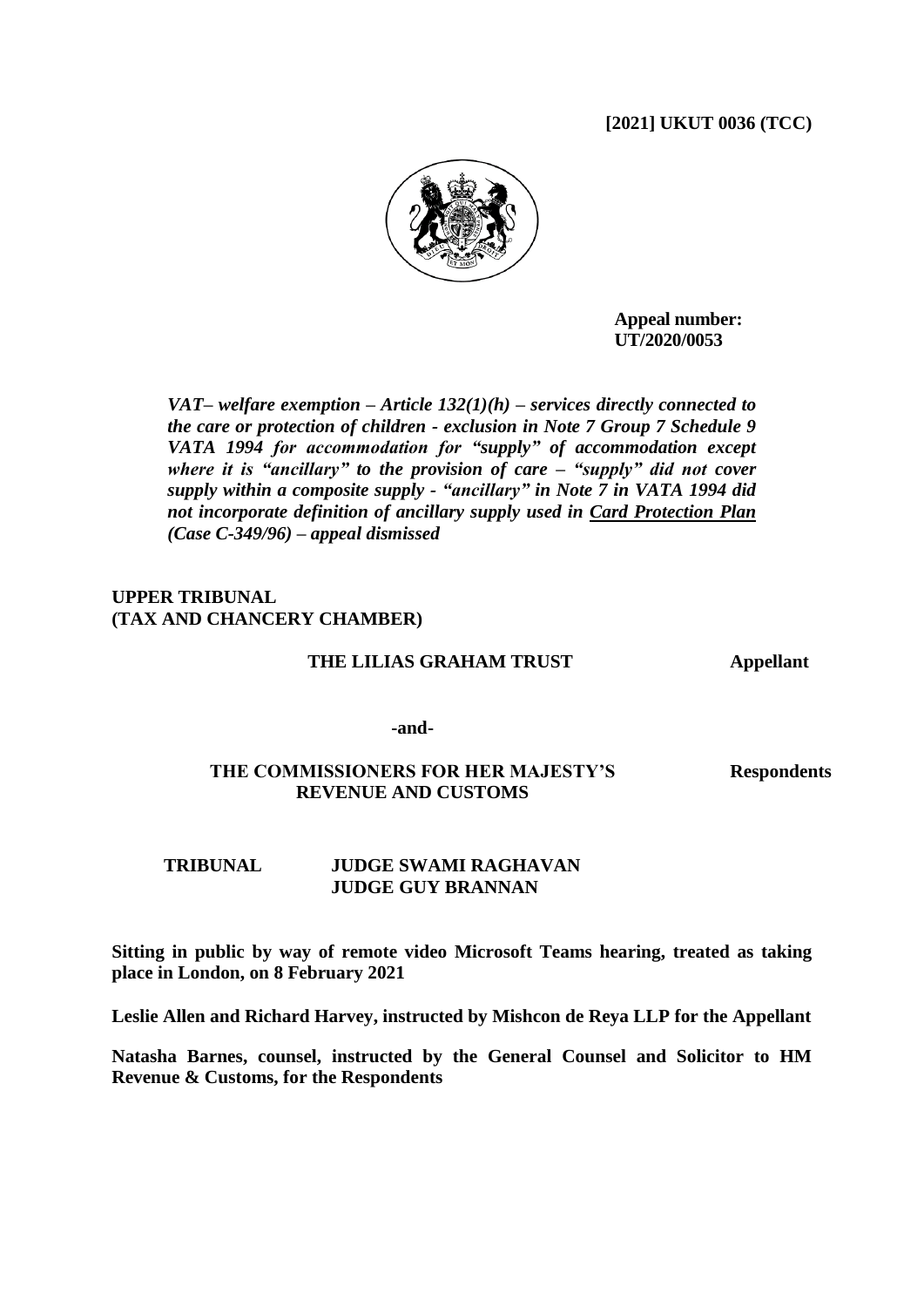## **© CROWN COPYRIGHT 2021**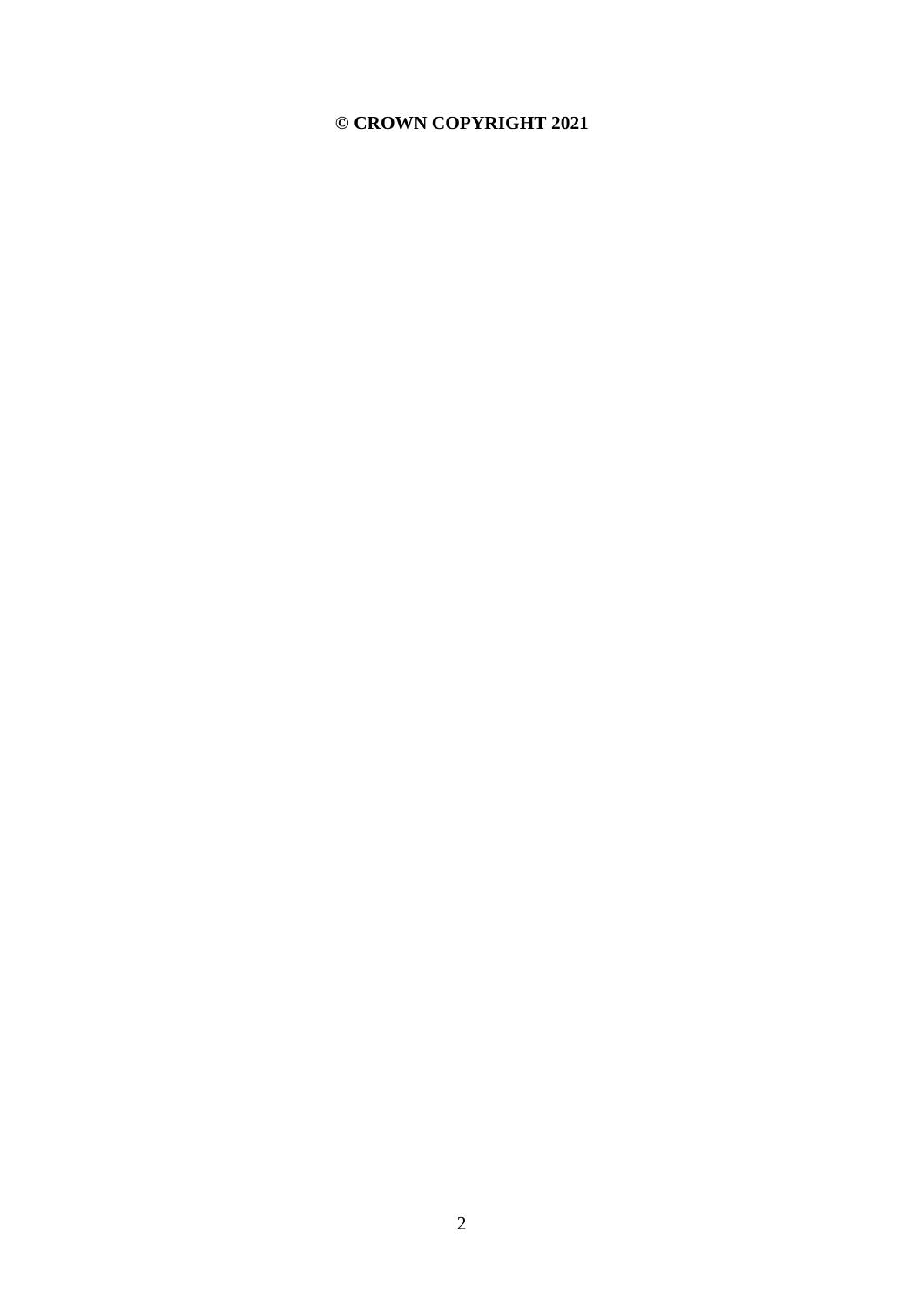#### DECISION

1. The Lilias Graham Trust ("LGT") is a charity. It provides a residential assessment centre where it assesses the parenting capacities of those referred to it by a local authority in return for a fee charged to that authority. LGT appeal, with the permission of the First-tier Tribunal ("FTT"), against a decision of the FTT issued on 10 March 2020<sup>1</sup> ("the FTT Decision").

2. The FTT held, contrary to LGT's case, that LGT's supplies were exempt supplies of "welfare services" under Item 9, Group 7 Schedule 9 of the Value Added Tax Act 1994, being directly connected to the care or protection of children. LGT accept that conclusion and do not seek to appeal it. Instead, LGT's appeal concerns its alternative case. That centred on the exception to the exclusion to exemption in Item 9 as provided by Note 7 to Group 7 ("Note 7"). Note 7 provides that Item 9 does not include the supply of accommodation or catering except where it is "ancillary to the provision of care, treatment or instruction". The FTT rejected LGT's argument that the accommodation was outside the scope of the Note 7 exclusion. It found the provision of accommodation was ancillary to the provision of care for the purposes of Note 7 and therefore exempt. LGT's motivation to argue that the supply of the accommodation is standard-rated rather than exempt is the significant amount of input tax which arises in relation to the accommodation.

## **Background**

1

3. The relevant UK legislation implements provisions of Council Directive 2006/112/EC Principal VAT Directive ("PVD"). Although LGT's position is that the UK implementation of the exemption faithfully transposes the PVD provisions, we set the Directive provisions out because they are relevant to the parties' submissions and because they inform the construction of the UK provisions.

4. Article 131 provides:

"The exemptions provided for in Chapters 2 to 9 shall apply without prejudice to other Community provisions and in accordance with conditions which the Member States shall lay down for the purposes of ensuring the correct and straightforward application of those exemptions and of preventing any possible evasion, avoidance or abuse."

5. Article 132(1)(h) of the PVD then provides in relation to welfare services:

"1. Member States shall exempt the following transactions: …

<sup>&</sup>lt;sup>1</sup> This amended, upon the FTT's review, the FTT's decision of 29 August 2019.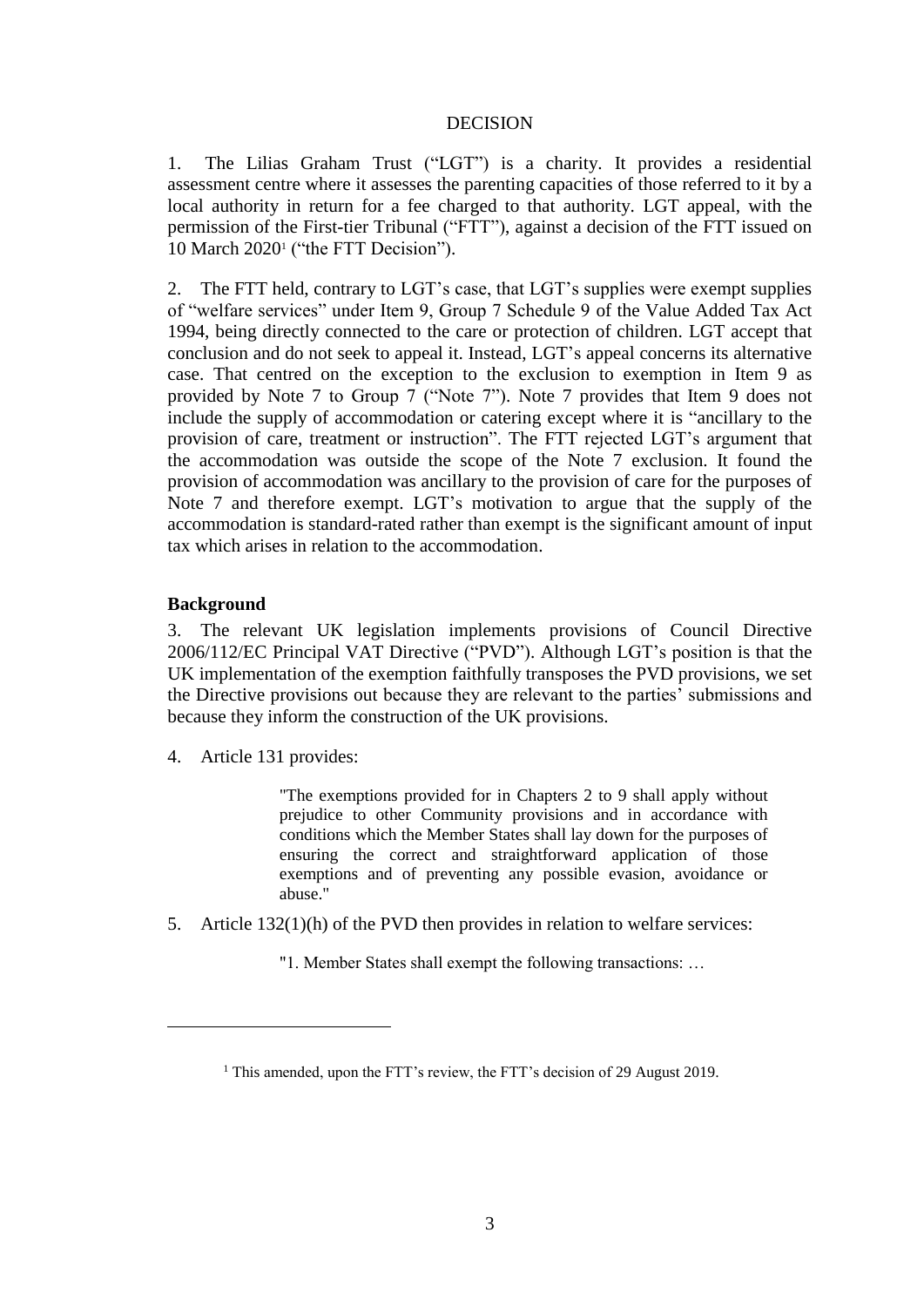(h) the supply of services and of goods closely linked to the protection of children and young persons by bodies governed by public law or by other organisations recognised by the Member State concerned as being devoted to social wellbeing:...".

6. Article 134 provides the supply of goods "shall not be granted exemption as provided for in points …(h)…where the supply is not essential to the transactions exempted".

7. Section 31(1) VATA provides that "a supply of goods or services is an exempt supply if it is of a description for the time being specified in Schedule 9..."

8. Item 9 of Group 7 of Schedule 9 VATA, provides exemption for:

"The supply by

(a) a charity,

(b) a state-regulated private welfare institution or agency, or

(c) a public body,

of welfare services and of goods supplied in connection with those welfare services".

9. Note 6 of Group 7 then defines "welfare services":

"In item 9 'welfare services' means services which are directly connected with-

b) the care or protection of children and young persons"

10. Note 7 of Group 7 provides:

"Item 9 does not include the supply of accommodation or catering except where it is ancillary to the provision of care, treatment or instruction."

#### **FTT Decision**

11. No challenge is made to the findings of fact the FTT made (at [8] – [40]). For the purposes of this appeal, it is sufficient to note the following.

12. LGT run a residential assessment centre where the parenting capabilities, of parents who are referred to LGT by local authority social workers, are assessed. The social worker refers a family unit where there are concerns over whether the parents can care for the child safely and adequately or, because of lack of engagement, the social worker has been unable to evaluate whether there is a risk ([16][17]).

13. The average placement lasts for 12 weeks. The families are accommodated onsite in a "typical family home". LGT support staff observe the parent's interactions with the child making detailed notes against the key criteria which include the parent's ability to respond, cuddle, relax, talk to and play with the child. The support staff remain physically in the room with the family or elsewhere. The child remains under the supervision of the parent ([21][23][24]).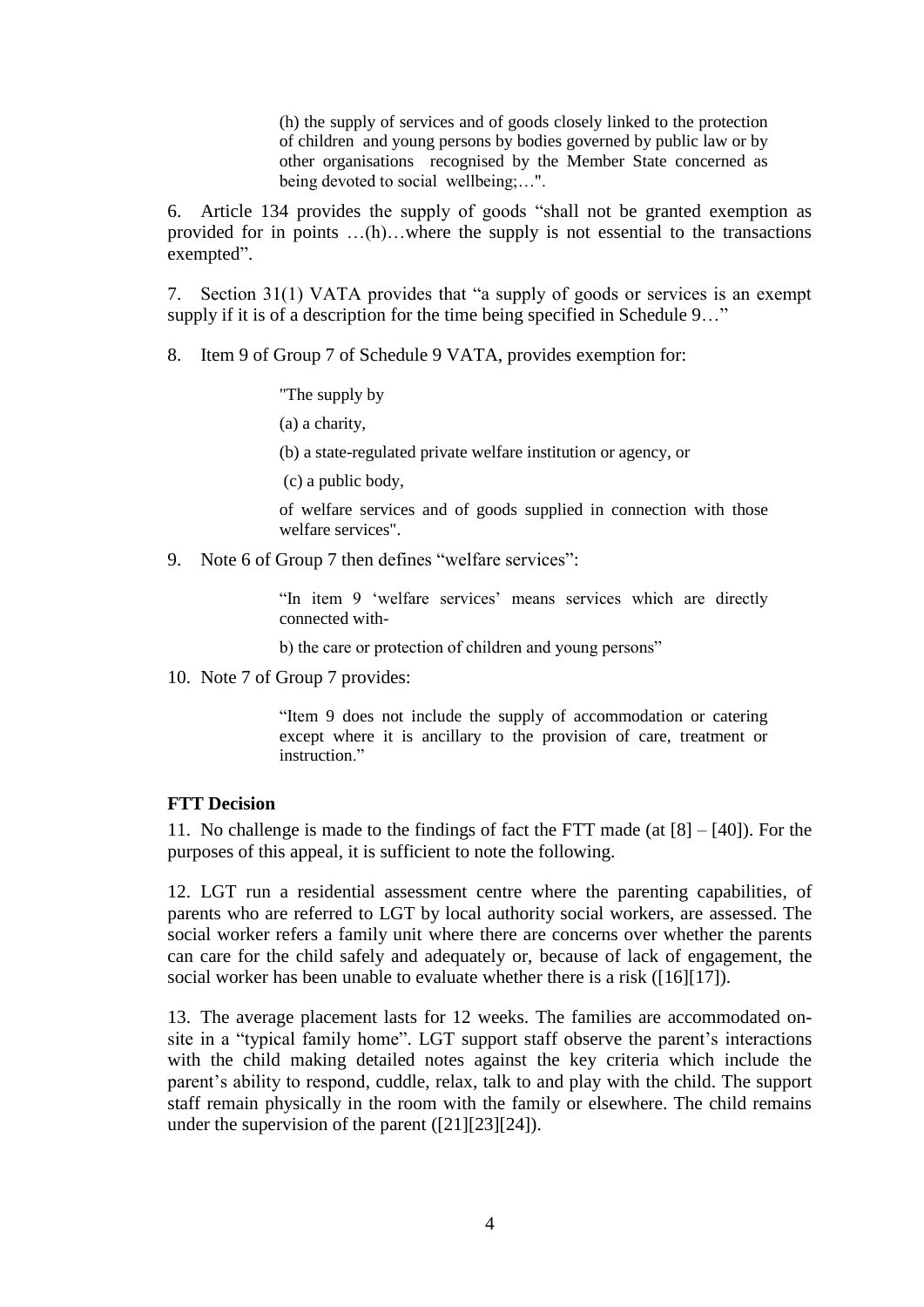14. The advice and support offered includes helping a parent to budget, to wake up on time to feed the child, taking a child to school on time, keeping a clean and tidy home, demonstrating how to play with the child to encourage bonding and pointing out that a child may be hungry or dirty ([25]).

15. The majority of families see one or more LGT's consultants, who include educational psychologists, play therapists and psychiatrists ([27]).

16. At the end of the placement LGT compiles a comprehensive report detailing the staff and consultant reports and making recommendations to social workers on future support for the parents ([31]). LGT may also support the family's transition from the residential assessment to the community with visits to help with daily living activities such as shopping ([29]).

17. The Local Authority is charged a fixed fee per family per week which includes the cost of all the specialist consultants ([17]).

18. Before the FTT, the central issue in dispute between the parties, and therefore the focus of the FTT's consideration, was whether LGT's supplies were "directly connected with…the protection of children and young persons" and thus exempt "welfare services", as HMRC maintained ("the welfare exemption issue"). As is clear from the FTT's background explanation (at [12] and [56]), LGT's case, that the supplies were not exempt, arose because of input tax sought on the costs of new accommodation.

19. After a detailed discussion of the relevant legal provisions and facts (at [83] to [124]) the FTT concluded the supplies were exempt welfare services. As we have noted, LGT make no appeal against that conclusion. Rather, their challenge is to the FTT's decision in respect of LGT's alternative argument regarding the applicability of the exclusion from exemption in Note 7. The FTT dealt with this issue before the welfare services exemption issue in the section of its decision at [58] to [70].

20. First, it dealt with the question of whether there was a single supply. It noted LGT's submissions that the "accommodation provided is not merely ancillary but is essential to the service being provided", that the supply was "a single supply of residential accommodation and the assessment of parenting capacity", and that HMRC had always maintained there was single (exempt) supply. Accordingly, the FTT considered both parties agreed the supply of accommodation was essential and stated it agreed with that view ([59]-[61]).

21. Next, the FTT considered whether there was single supply. Although LGT confirm they accept the FTT's finding that there was a single supply, we set out this section of the decision because the FTT's reasoning on the point is relevant to LGT's grounds of appeal.

22. The FTT set out the European Court's analysis at [30] of *Card Protection Plan v CCE* (Case C-349/96) ("*CPP*") which LGT relied on. There was a single supply where one or more elements constituted the principal service, while the others in contrast were ancillary. The court explained those terms as follows: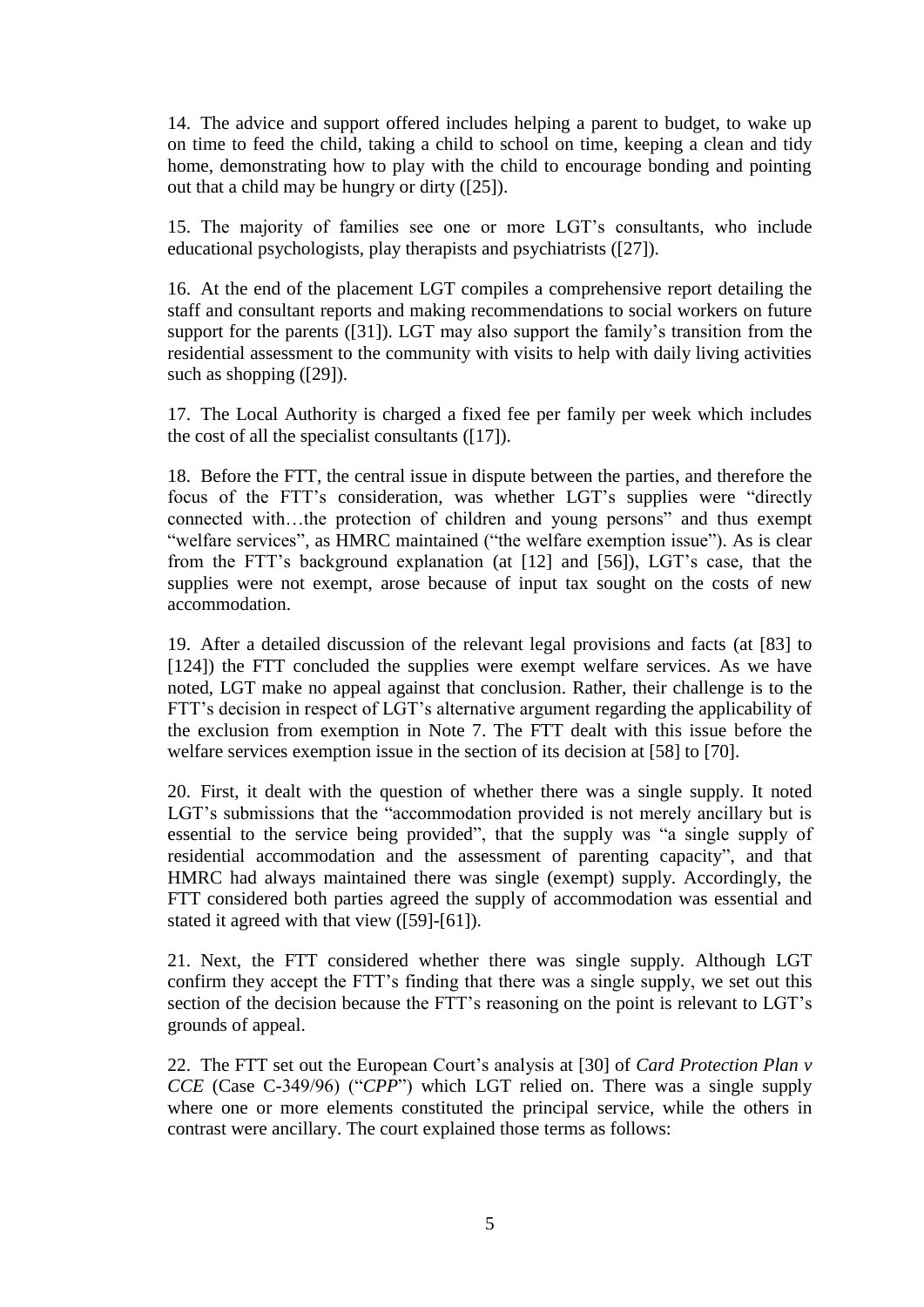" …A service must be regarded as ancillary to a principal service if it does not constitute for customers an aim in itself but a means of better enjoying the principal service".

23. The FTT then cited the further principles on characterising supplies as single or composite supplies set out in the Upper Tribunal's decision in *The Honourable Society of Middle Temple v HMRC* [2013] UKUT 0250 (TCC) (at [60] of that decision), which included among them the *CPP* principle stated above. The FTT agreed with both parties that the supply of accommodation did not constitute an aim in itself. It also observed "from an economic point view [the supply was] evidently a single supply, the accommodation is not independent from the assessment and there is certainly no freedom not to utilise it." It found that "in all these circumstances…LGT must be treated as making a single supply" ([67]).

24. The FTT continued:

"68. If the supply of accommodation does not constitute an aim in itself, then in VAT terms it must be an ancillary supply.

69. LGT argue that because it is an essential part of the supply then it cannot be ancillary and therefore the qualification in Note 7 applies. The definition in The New Shorter Oxford English Dictionary is clear: "Subservient, subordinate, auxiliary, providing support; now esp. providing essential support or services to a central function or industry...".

70. I cannot accept LGT's argument."

### **Grounds of Appeal**

25. LGT does not challenge the FTT's conclusion there was a single supply. LGT's case is that the FTT made a number of errors of law by concluding the supply of accommodation was ancillary to the provision of care treatment or instruction and that it therefore fell within the exception to the exclusion from exemption in Note 7. These errors may conveniently be grouped under the following headings:

## (1) *Meaning of "supply" in Note 7 and ability to attach different tax treatments to elements within a composite supply*:

LGT argues the FTT wrongly conflated *identification* of supply for purposes of Note 7 with the *nature of a transaction* for the purposes of VAT liability classification. LGT argues "supply" in Note 7 can take any form (s5(2)(a) VATA states "supply" in VATA "includes all forms of supply"). It is not therefore necessary for the purposes of Note 7 to reach a view that the supply takes any particular form in terms of it being a single, mixed, composite or ancillary supply. In any case a finding that the provision of accommodation fell within a larger single composite supply did not, consistent with European case-law, preclude Note 7 carving out accommodation from the exemption and applying a different tax treatment.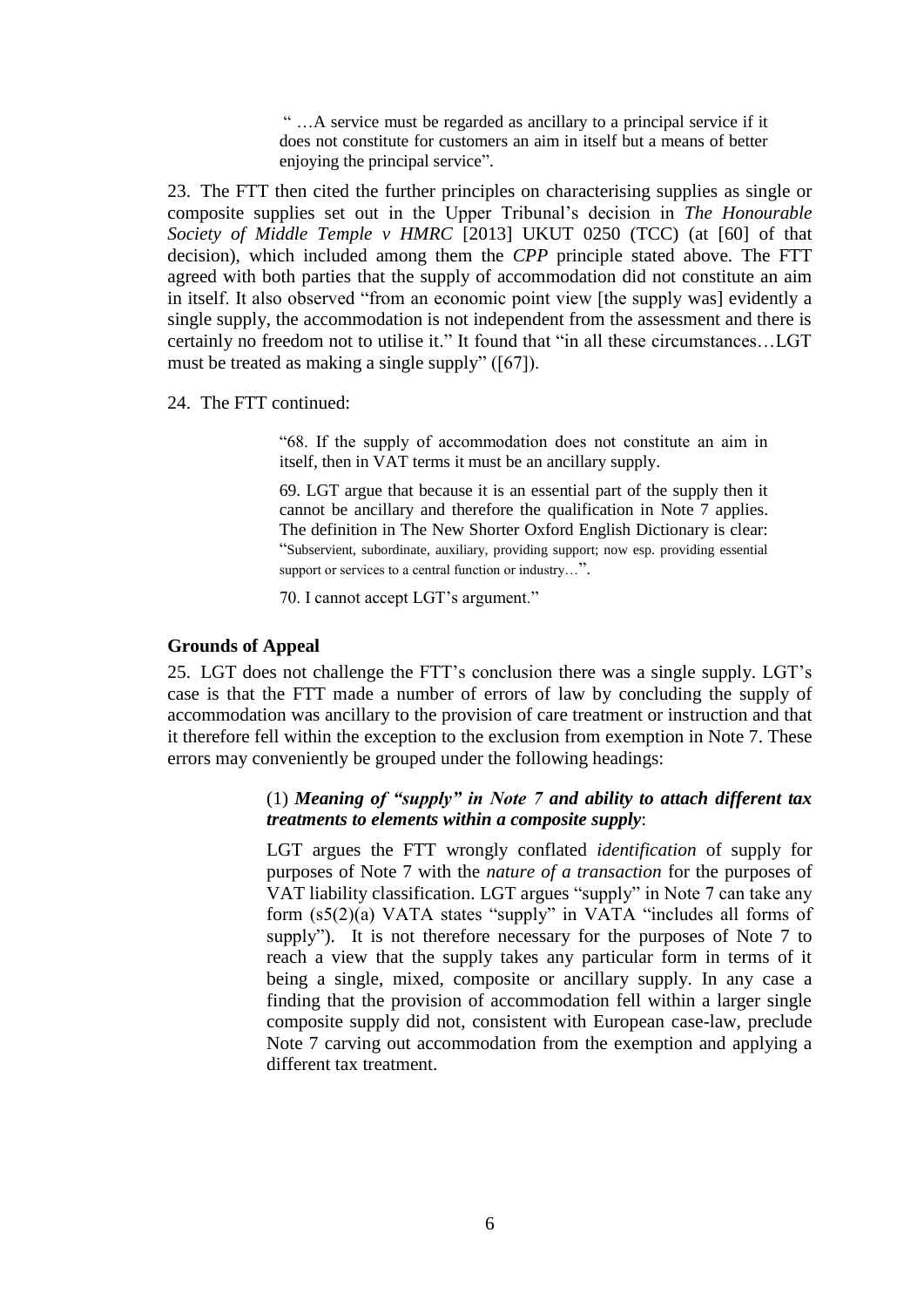## (2) *Meaning of "ancillary" in Note 7:*

The FTT applied the wrong test at [68] by only referring to one of the two elements of the *CPP* principle: it only considered whether the supply of accommodation "was an end in itself" without going on to consider whether it was "a means of better enjoying the principal services". The FTT failed (at [69]) correctly to apply the EU case-law to the meaning of "ancillary" in Note 7 and was wrong to apply a dictionary definition of the term.

26. HMRC disagree and support the decision the FTT reached. They say the FTT was correct not to exclude LGT's supply of accommodation because there was a single supply of welfare services. In that light Note 7 did not even become relevant as there was no "supply" of accommodation. The FTT was thus right to reject LGT's submission that its provision of accommodation was not exempt because it fell within the exclusion for accommodation in Note 7.

27. We consider each set of grounds in turn. The core issues underlying each are the interpretation of Note 7. We should note by way of preliminary background that neither party unearthed any decisions addressing the interpretation of the provision. Beyond HMRC establishing that the 1985 VAT Welfare Order introduced the provision, and despite the research efforts of both parties, neither were able to assist us further with any background regarding the legislative purpose underlying the Note.

## *(1) Note 7 "supply" can include a supply which is part of a larger supply*

28. LGT's essential point is that "supply", as referred to in Note 7, means any form of supply irrespective of whether the supply is a single supply, part of a composite supply, or an ancillary supply within a larger supply and irrespective indeed of whether any conclusion has been reached on such characterisation of the supply. Thus, Mr Allen submitted, for LGT, that when Note 7 speaks of the supply of accommodation it was concerned with the supply of accommodation identified in any form, even if the supply formed part of a larger composite supply. Note 7 merely required that a supply of accommodation could be identified.

29. Mr Allen, relies on the interpretation of the term in the light of the way "supply" is defined elsewhere in VATA. He highlights that all that is required for a supply to take place is that something is provided or done for consideration and that "supply" in s5(2)(a) VATA is defined as including "all forms of supply". He also maintains that the European case-law principle, that a single supply is generally subject to a single rate of VAT, presents no obstacle because the case-law allows for exceptions to that principle, and those exceptions apply to Note 7.

30. LGT's argument that "supply" in Note 7 is unencumbered by any perception as to how such supply is characterised, consistent with s5(2)(a) VATA, echoes an argument that was advanced by the taxpayer in *Colaingrove Ltd v HMRC* [2017] EWCA Civ 332 (at [22]). That argument was however then rejected*.* The case concerned a composite supply of caravan accommodation where the charge paid included supply of facilities including electricity. The issue was whether the reduced rate of VAT for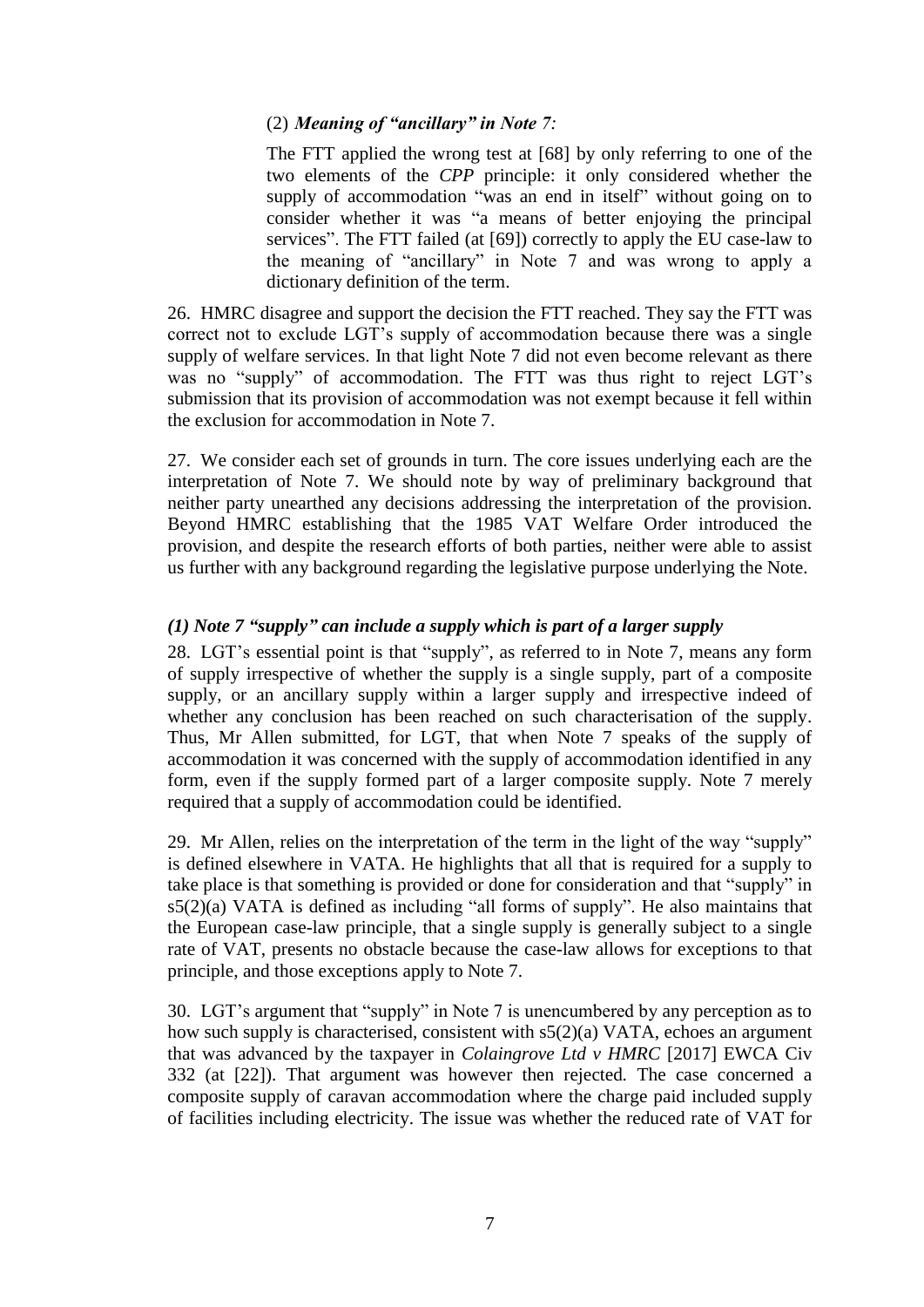supply of fuel could apply to an individual element (electricity) of the composite supply of accommodation. The Court of Appeal (Arden LJ with whom Lindblom LJ and Henderson LJ agreed) held the fuel charge did not apply where the supply was a composite supply of some other service. At [46] it rejected the argument regarding s5 VATA applying to supplies of any form in the following terms:

> "…that does not mean that something which is not a supply for VAT purposes is to be treated as such. Moreover, a statute is not the place for a variable contextual meaning. Unless there is good reason for some other interpretation, a word used in a statute conventionally has the same meaning wherever it occurs in that statute."

31. The relevant legislation in *Colaingrove* (s29A VATA) applied a reduced charge to "…any supply that is of a description for the time being specified in Schedule 7A". The reasoning for why the terms of s5 VATA did not govern the meaning of "supply" in the context of s29A VATA would apply equally to "supply" in Note 7. As Ms Barnes, for HMRC, pointed out, Note 7 sits within the same kind of statutory structure, albeit in the context of exempt rather than reduced rate provisions, whereby the legislative provision introducing the relevant Schedule (s 31 VATA - see [7] above) is written in the same terms. In any case, no good reason is advanced to show why "supply" in Note 7 should bear a different interpretation from that of meaning a supply generally for VAT purposes.

32. LGT's argument that one should consider Note 7 without any conception of the characterisation of the supply is also at odds with the importance the CJEU has placed on first identifying whether transactions comprising of several elements amount to single or multiple supplies. In *CPP* the court (see [27]) clearly had in mind that this step needed to be carried out first for identifying the place where services are provided, the application of rates of tax, or the applicability as in that case of exemption provisions. There was accordingly, in our view, no error of law in the FTT addressing the issue of whether what was supplied constituted a single supply before it went on to consider Note 7.

33. LGT also relied on the Privy Council's interpretation of the European case-law in *Director General, Mauritius Revenue Authority v. Central Water Authority (Mauritius)* [2013] UKPC 4. (It was not disputed that case-law was relevant as the Mauritian VAT legislation was framed on the model of VATA 1994 which in turn gave effect to European Directive requirements). There, the renting out of water meters and the carrying out of infrastructure works by the water authority were exempt from VAT (by virtue of amending regulations). The supply of water above 15 cubic meters per month was, however, a taxable standard-rated supply. The water authority argued that it was making one composite taxable supply of water and that its input tax incurred on the acquisition of meters and on infrastructure works (which were necessary prerequisites to the supply of water) was deductible input tax attributable to taxable supplies. The supply of meters etc was not itself a supply, so the argument ran, but part of a larger supply, on *CPP* principles, of water. The tax authority submitted that it was open to the legislator (by the amending regulations) to identify a "concrete and specific aspect" of an overall supply, such as that of water made by the CWA, and to give that aspect a different VAT status, whether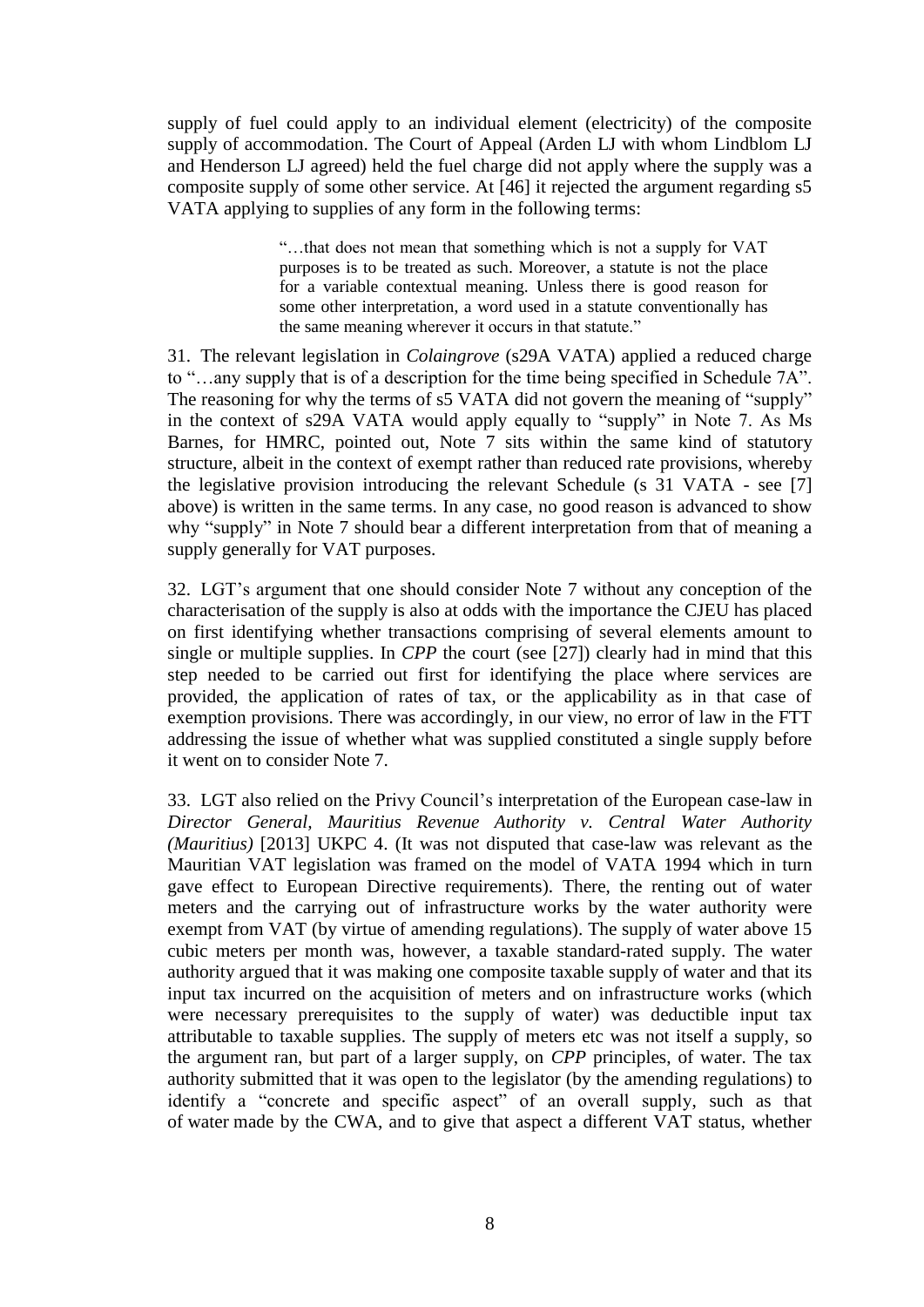by making it exempt, by making it zero-rated or by attaching to it a different rate of VAT. The Board accepted the tax authority's argument stating at [26]:

> "In so far as this submission suggests that the only relevant or recognisable supply was or should be treated for all purposes as having been of water, because that was the aim of all of the CWA's activities, the Board cannot accept it. In speaking of a "single service", the *CPP* principle does not mean that ancillary services or supplies entirely disappear. Rather, it treats them as ancillary services or supplies which share the tax treatment of the principal service."

34. On the basis of the case-law (including *Commission v France<sup>2</sup>* and *Talacre Beach*, which we discuss below*)* the Board considered at [26] that it was "both permissible and relevant to identify the ancillary elements for particular purposes". Thus, the Board concluded at [29]:

> "In a case such as the present, customers need to be supplied with a meter and a connection if they are to be connected to the mains and to receive water. That the supplying of a meter and connection are necessary pre-requisites to any supply of water to a customer is highly relevant to the *CPP* question whether either is an independent, as opposed to ancillary or incidental, supply, but this does not affect the fact that they are very important, concrete and specific elements which any potential water customer seeks to have installed as soon as possible and maintained thereafter, and correspondingly capable of being recognised as such by the legislator and treated separately for VAT purposes."

35. The *Mauritius* case was therefore one in which it was found that the legislator could apply a different VAT treatment to certain concrete and specific elements of a composite supply from that which would have been accorded to the overall composite supply.

36. The *Mauritius* case was also referred to by the parties in *Colaingrove* (see [18] and [44]) but it was not specifically considered in the Court of Appeal's analysis. That is not surprising. In that case, as here, there is no argument that there are certain circumstances where domestic legislation *might* provide for a different tax treatment of elements within a single supply. Similarly, LGT's reliance on the view implicit from Arden LJ's discussion of the absence of apportionment provisions (at [48]), that legislation was in principle *capable* of applying separate rates to a single supply, does not take the matter further.

37. That leads on to the next issue between the parties: the scope of circumstances in which national legislation may apply different tax treatments to a single supply and

<u>.</u>

<sup>2</sup> The Board referred to two decisions of the CJEU entitled *Commission v France*. In the present context we are referring to the decision concerning undertaking services.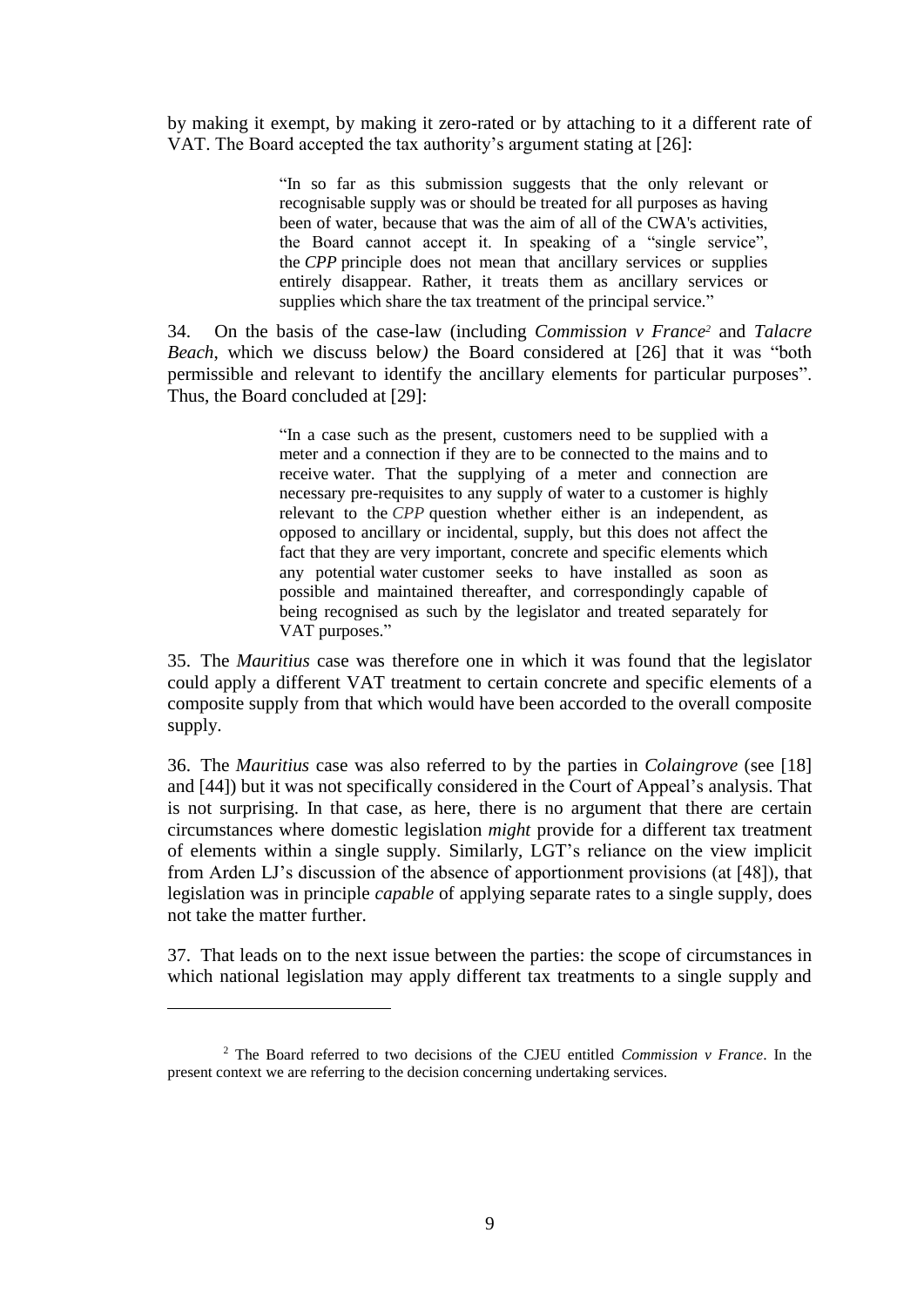whether Note 7, a provision which caveats an exemption to VAT, falls into such circumstances.

38. In summary, LGT say the principle that Member States' legislation can apply different rates of VAT to "concrete and specific aspects of the category of supply", as reflected in the European Court's decisions in *Talacre Beach Caravan Sales Ltd v CCE* (Case C-251/05) and *European Commission v France* (Case C-94/09)*,* enables Note 7 to carve out a discrete supply of accommodation from what would otherwise be a single exempt supply. The principle is not limited, as HMRC submit, to the particular context of those cases which concerned Member States' legislation applying a reduced rate to certain elements of a single supply.

39. *Talacre Beach* concerned a taxpayer who supplied caravans along with contents. The UK legislation zero rated the caravans but excluded the contents from zero rating. The taxpayer argued there was a single composite supply (of caravans and contents) subject to the zero rate on the basis that was the rate which applied to the main element of the supply, the caravan. The court rejected the taxpayer's argument that UK's zero-rating exclusion for contents was impermissible because Member States were not allowed to apply multiple rates of taxation to a single supply.

40. The court began by noting (at [16] to [19]) the legislative background (Article 28 of the Sixth Directive) to the zero-rating provision (termed exemptions with refund of the tax paid). These allowed Member States to derogate from standard rating and apply zero-rating provided certain conditions were fulfilled, including that derogation was expressly covered by national legislation as at a specified date (1 January 1991). The purpose of the derogation was to prevent social hardship likely to follow from the abolition of national exemptions not included in the Sixth Directive. The court regarded the content of that legislation in force on 1 January1991 determined the scope of supplies which were zero-rated. The taxpayer's argument entailed extending zero-rating to items (the contents) which had been specifically excluded ran counter to the purpose of derogation. In addition, it was well-established that exceptions to the general principle of VAT taxability were to be interpreted strictly  $(21] - [23]$ ).

41. Regarding the significance of the supply and its contents being characterised as a single supply the court held (at [24]) the case law "did not preclude some elements of that supply being taxed separately where only such taxation complies with the conditions imposed by art 28(2)(a) of the Sixth Directive on the application of exemptions with refund of the tax paid".

42. *Commission v France* concerned France's tax treatment, under its legislation, of undertakers' services. The Directive provisions Article 98(1) and (2) and the list of supply categories in Annex III allowed Member States to apply reduced VAT rates to the supplies of such services. France's legislation only applied the reduced rate to the transportation of the deceased's body, leaving the other services as standard rated. The Commission argued all such supplies constituted a single supply which should be subject to a single rate. The court again began with the Directive provisions, tracing the case-law on predecessor provisions and concluding that where Members States made use of the possibility given by Articles 98(1) and (2) to apply a reduced rate to a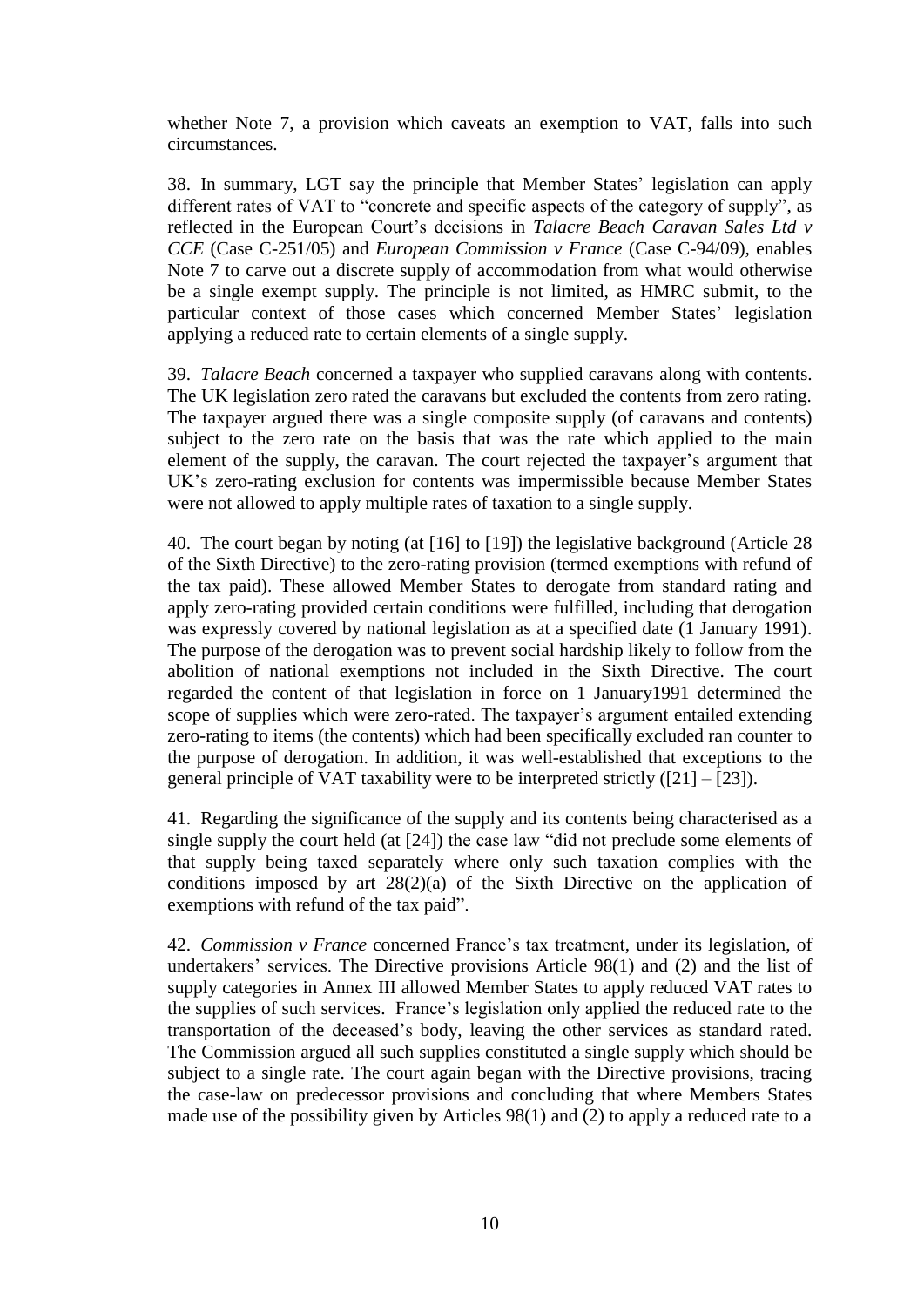particular category, Member States could limit the application (subject to fiscal neutrality) to "concrete and specific aspects" of that category. That selective application was justified amongst other things by the principle that exemptions or derogations had to be interpreted restrictively ([29] and [30]).

43. We see considerable force in Ms Barnes' submission that neither of these last two cases support LGT's case regarding Note 7. In both, a key factor in the court concluding that different tax rates might be applied to elements of a single supply was that European legislation had specifically granted Member States the ability to derogate from a general provision. Denying differentiated tax rates was considered to cut across the purposes of such derogations. By contrast the exemption in Article 132(1)(h) is mandatory (Article 132(1) provides "Member States shall exempt the following transactions…"). Allowing different tax rates to apply in respect of a single supply covered by the exemption would actually undermine the harmonised approach to exemption sought by the mandatory nature of the Article 132 exemptions.

44. LGT emphasise the well-established principle that exceptions to the general principle of taxability of goods and services supplied for consideration are to be interpreted strictly, and the corollary, which HMRC take no issue with, that exceptions to exemptions (such as Note 7) should be interpreted broadly. In our view that does not support a broad interpretation of "supply" in Note 7 (such that it encompasses supplies within a larger single supply). LGT's argument implies that a Member State could carve out different tax treatments of otherwise exempt single supplies. Again, that would be at odds with the mandatory nature of the exemptions.

45. Mr Allen highlights the court's statement in *Talacre Beach* (at [25]) that all the circumstances, including the specific legal framework, have to be taken into account when analysing supplies and that would include the clear exclusion from exemption in Note 7. However, in our view, the court's subsequent reasoning confirms that that analysis would also, and importantly, mean include taking into account the European legislation pertinent to the national provision (Article 28 of the Sixth Directive). Thus Note 7 should not be considered in isolation but against the European legal framework of mandatory exemption for certain matters. When that is done, we consider it plain that the reference to "supply" in Note 7 cannot be interpreted so as to capture a supply which is itself an element in a single supply for VAT purposes. LGT does not however allege any error of law on the FTT's part in identifying a "supply" of accommodation as part of LGT's services. It says the FTT erred in regarding the supply of accommodation as "ancillary" to the provision of care and it is to those grounds which we now turn.

## *(2) FTT erred in law in analysing "ancillary" in Note 7*

46. The first error, LGT submit, was in the FTT holding (at [68]) that: "If the supply of accommodation does not constitute an aim in itself, then in VAT terms it must be an ancillary supply". It omitted the second part of the definition of ancillary supply under the *CPP* principle that the supply "is a means of better enjoying the principal service supplied". We can deal with this ground briefly. That part of the FTT's analysis was plainly concerned with the question of whether there was single supply,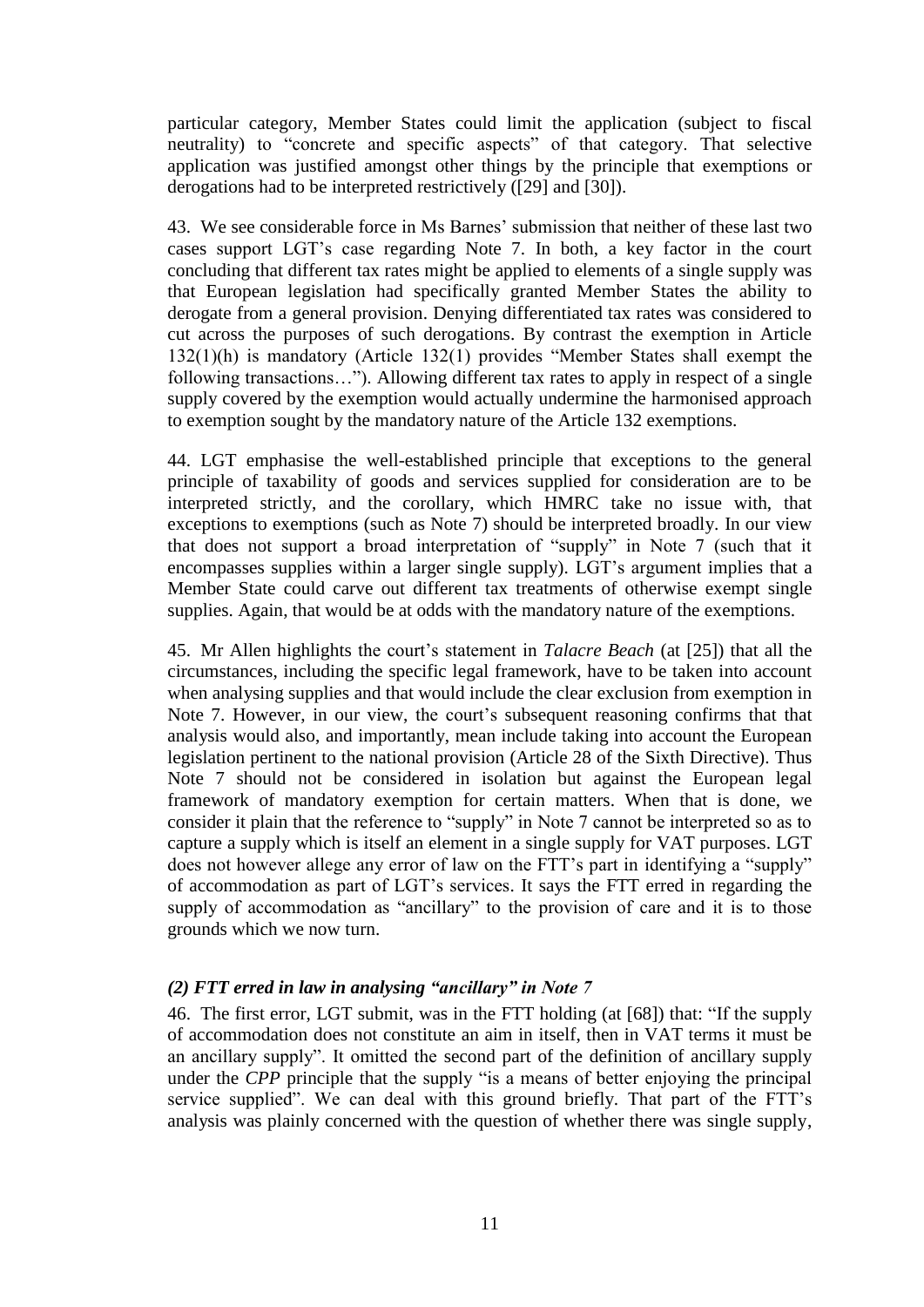an issue in relation to which LGT make no challenge. In any case, we consider, taking account that the FTT's recitation of the full test in the case law extracts it set out shortly before in its decision at [61] and again at [64], that the FTT had the full formulation in mind even if it did not restate it in full.

47. LGT argue the FTT also erred at [69] by applying an irrelevant dictionary definition of "ancillary" rather the definition as understood under the *CPP principle* and subsequent case law.

48. While, as we mentioned before, there was little the parties could provide us by way of background to Note 7 we consider HMRC's view, that Note 7 does not incorporate the *CPP* definition, is correct.

49. First, Note 7 pre-dates the relevant European case law formulation of what is meant by "ancillary". Note 7 was introduced to Group 7 of the Value Added Tax Act 1983 (the predecessor legislation to VATA 1994) by The Value Added Tax (Welfare) Order 1985. The definition of the concept an "ancillary" supply given in *CPP* (at [30]) referred to the court's earlier decision in *CCE v Madgett and Baldwin (trading as Howden Court Hotel)* (C-308/96 and C-94/97) at [24] which in turn referenced the Advocate-General's own formulation of the test in his opinion as to what an "ancillary" supply meant (at [36])*.* 

50. Second, applying the European case law definition, as LGT seeks to do, gives rise to an outcome with no apparent rationale. This is illustrated by LGT's case. It argues its supply of accommodation is not ancillary because it is not "a means of better enjoying the principal service". Rather, it is essential and critical to the delivery of LGT's services, not a mere enhancement or means of better enjoyment. However, it is not at all obvious why the fact the provision of accommodation or catering is essential or critical to the provision of care should fall outside the scope of the welfare exemption. It might be considered that the more intimately the accommodation or catering was wrapped up with the giving of care the more deserving it was of exemption. LGT's argument gives rise to a strange and contrary conclusion, which of itself suggests that it cannot be correct. Furthermore, it is an interpretation which appears inconsistent with Article 134, which requires, in effect, that Member States must only exempt supplies which are essential to the transactions exempted (i.e. the exempt welfare services).

51. On the contrary, it can be seen why Note 7 might seek to exclude accommodation or catering as unworthy of exemption when it was not "ancillary" to such care in the sense of the accommodation or catering *not* being essential to the care. That meaning of "ancillary" was effectively the one the FTT took from the dictionary definition (which referred especially to "providing essential support") when rejecting LGT's argument. Putting aside the point that the FTT did not strictly need to engage with Note 7, because there was a single supply of parenting capacity assessment rather than of accommodation, we consider the FTT was correct in not applying the European case law definition of "ancillary". That is sufficient to reject LGT's ground on this issue.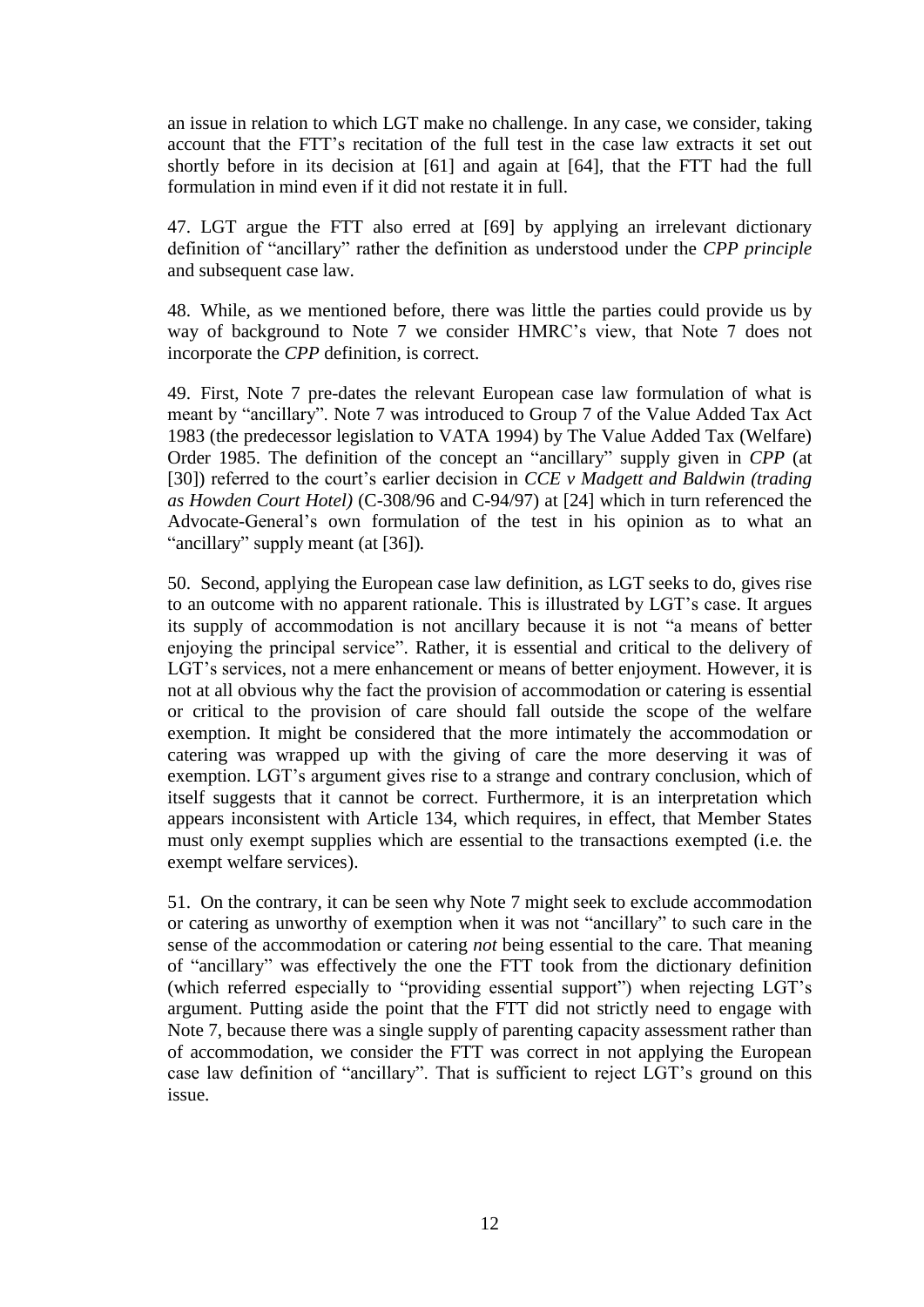52. We would add the definition of "ancillary", whereby accommodation and catering is excluded from exemption because it is not essential to the care instruction or advice, is consistent with HMRC's submissions that Note 7 reflects either the "directly connected" requirement in Article 132(1)(h) and/or the exclusion from exemption for non-essential supplies under Article 134. Mr Allen emphasises that consistent with the principle that, exemptions should be construed restrictively, that consequently exclusions from exemption be construed broadly. That in turn suggests that exceptions to that exclusion (which is the effect of "ancillary") should again be construed restrictively as otherwise they expand the scope of what is exempted. He submits his interpretation of "ancillary" is preferable to HMRC's as it is more restrictive. (Or put another way it is preferable because it broadens the exclusion from exemption). However, the need to take a restrictive interpretation should not undermine the exclusion from exemption which Article 134 requires. There is therefore no difficulty in concluding that "ancillary" in Note 7 has not been appropriately construed by LGT.

53. There are nevertheless unanswered questions as to the function of Note 7. Although some examples were canvassed of situations where it would serve a clear function, none readily pointed to provision of accommodation or catering caught by Note 6 (i.e. directly connected with care) but then excluded by Note 7. Also, to the extent Note 7 operates to implement Article 134, it is not clear why its scope is limited to accommodation and catering and not to other supplies that might in principle be closely-linked with the protection of children and young persons under Article 132(1)(h). However, since neither party raises the question of whether the legislation has correctly transposed the Directive obligations, and since neither of these points alter the conclusion that the errors of law LGT rely on are not made out, we do not address these matters further.

#### *Further grounds: land exemption, similar establishment*

54. LGT raised further grounds of appeal which had not been raised before the FTT. HMRC did not object to these new points being raised. Those grounds were that, on the findings the FTT made and the evidence before it: 1) the provision of accommodation fell outside the land exemption (Item 1 Group 1 of Schedule 9 VATA) 2) and, even if the accommodation fell within that exemption, it was excluded from exemption by Item 1(d) Group 1 as the accommodation was a "similar establishment" to a hotel, inn or boarding house. Both grounds are premised on LGT's success on its argument that Note 7 removes its provision of accommodation from the scope of exemption under Item 9 of Group 7 of Schedule 9 VATA. As we have not found in LGT's favour on this point we need not, and therefore do not, deal with those further grounds.

#### **Disposition**

55. The grounds of appeal that LGT raise do not establish the FTT made any error of law in its decision. LGT's appeal is dismissed.